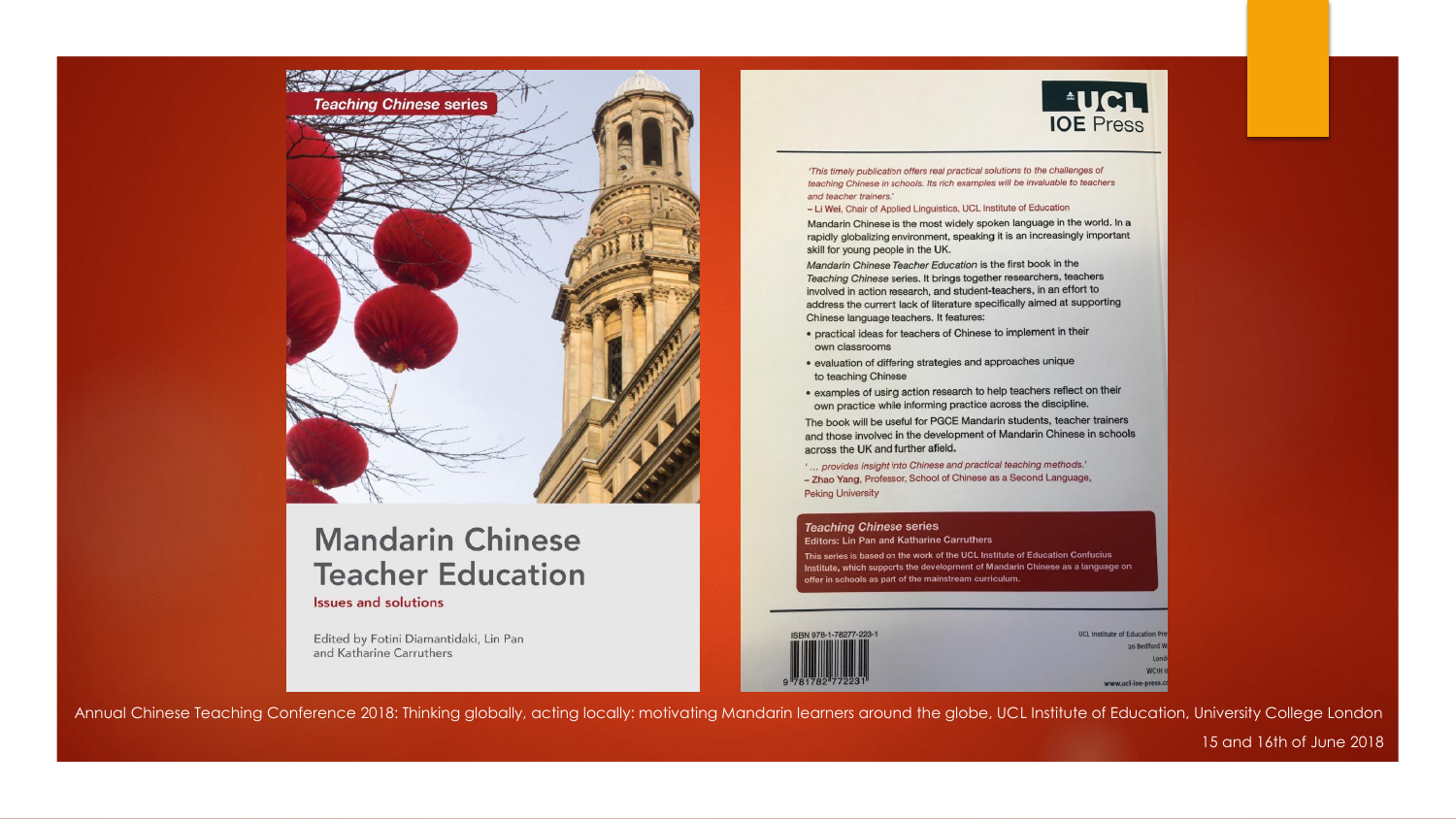# Mandarin Chinese Teacher Education Issues and solutions

- Ground-breaking book examines how to teach Mandarin in [English-speaking](http://www.ucl.ac.uk/ioe/news-events/news-pub/mar-2018/book-teaching-mandarin-english-speaking-schools) schools
- The book is the first to draw on classroom-based research to investigate the impact of existing and new Mandarin teaching approaches
- The collection of essays has been edited by Fotini Diamantidaki, Lin Pan and Katharine Carruthers, director of the IOE Confucius Institute for Schools which supports the development of Mandarin Chinese as a language on offer in schools as part of the mainstream curriculum.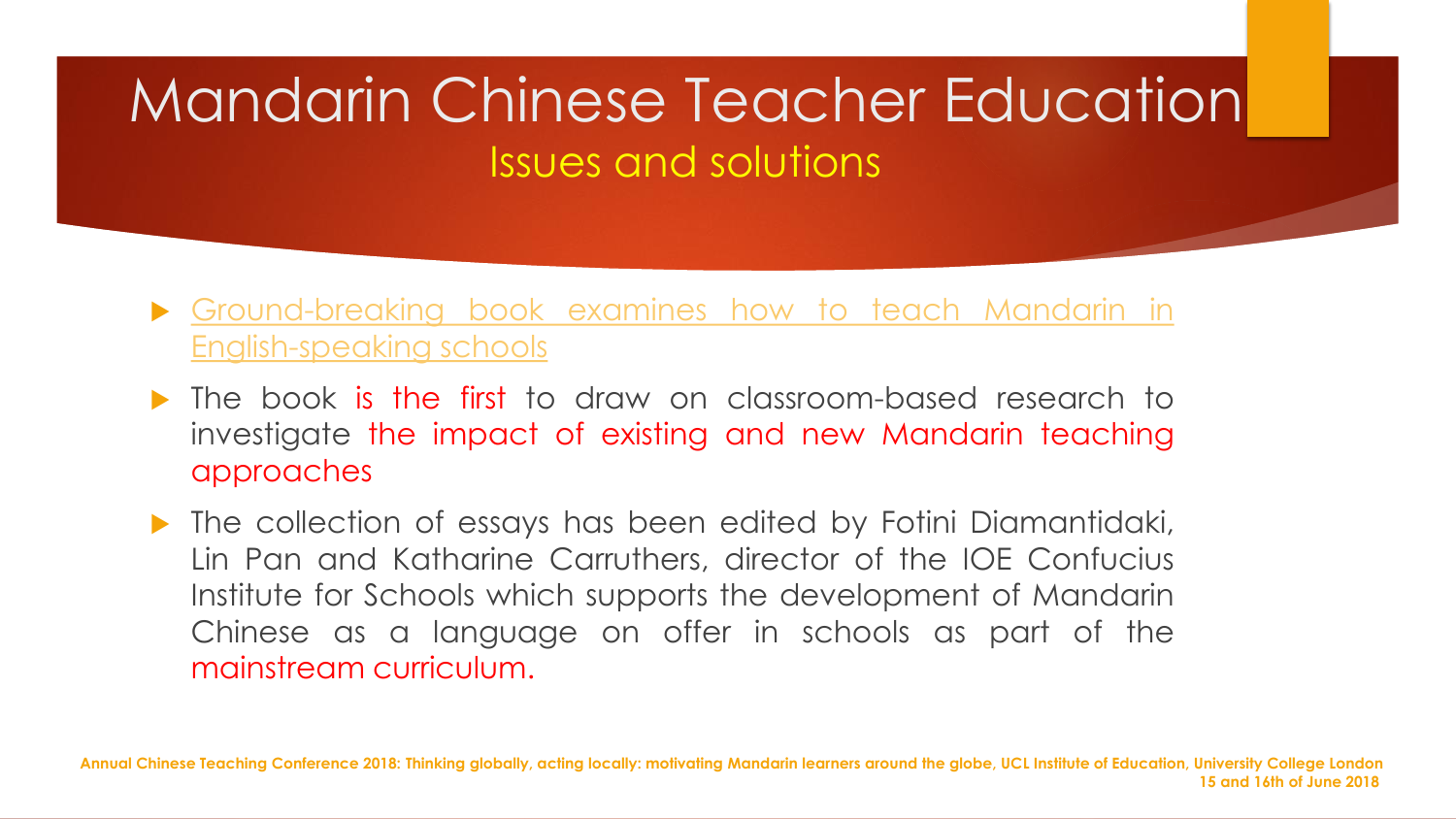## The structure of the book (1)

### **Part 1: Teaching Chinese in secondary schools in England**

- 1. How to encourage students to use more target language in the Mandarin Classroom: A study of mixed ability groups, *Haishan Pan*
- 2. How Chinese characters are taught in UK schools: A survey of twelve teachers, *Emily Preston*
- 3. Teaching Mandarin characters to foreign language learners in secondary schools in England: A case study of two Mandarin lessons in a private school and a state school, *Xu Qian*
- 4. Literature in Chinese language teaching and learning supported by the use of the internet and digital resources, *Fotini Diamantidaki*

Practical ideas for use in the classroom at the end of each chapter